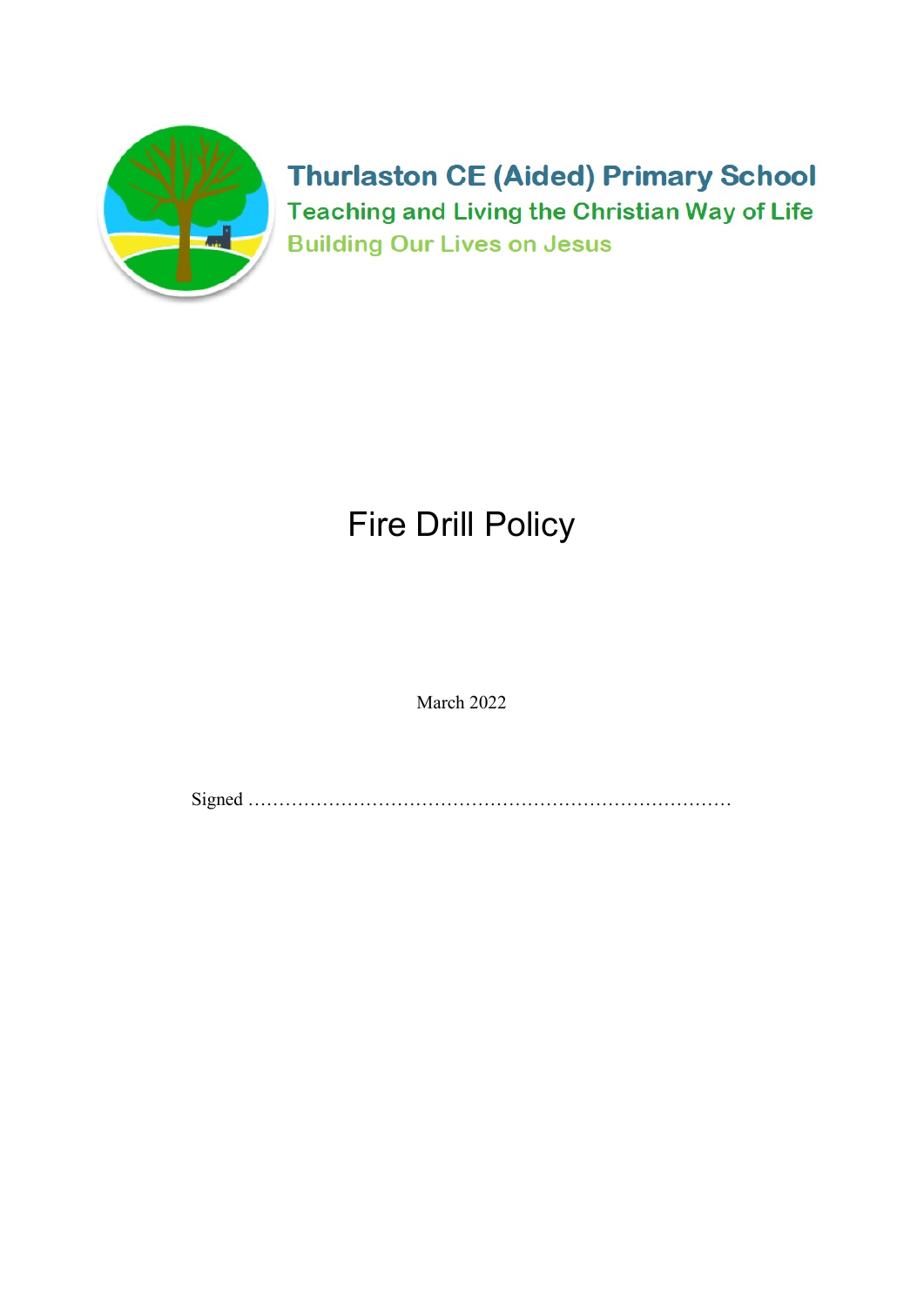### FIRE DRILL POLICY

#### When the fire alarm sounds, children should be lined up quickly and quietly and led by the quickest route out of the building. Staff should model calm, efficient behaviour.

Mr Gavin Beetham or Miss Jane Adcock will be responsible for calling the fire brigade on the telephone. (In the event of their absence other members of staff responsible for their duties will take on this responsibility.) Details of how to call the fire service are displayed in the main office.

#### It is the responsibility of all staff to ensure that exit doors are closed behind them.

#### Miss Adcock will bring class registers to teachers on the playground.

CLASS 1: Exit via the main door and assemble on the rear playground. Line up and check attendance.

CLASS 2: Exit through the cloakroom and assemble on the back playground.

CLASS 3: Exit via the front single door and assemble on the front playground. Line up and check attendance.

CLASS 4: Exit via the cloakroom and assemble on the front playground. Line up and check attendance.

MOBILE: Exit onto the backplayground. Line up and check attendance.

N.B: Children or adults situated in other areas of the school should keep calm and exit the building via the designated fire exits if it is safe to do so, or by the quickest route out of the building. They should then assemble in either the front or rear playground as appropriate.

### FIRE ALARMS ARE SITUATED NEXT TO MOST EXIT ROUTES OUT OF THE BUILDING.

#### IF YOU NOTICE A FIRE OR SMOKE – IMMEDIATELY BREAK THE FIRE ALARM GLASS AND LEAVE THE BUILDING.

N.B. Children or staff with a disability will have a named person to ensure they leave the building. See Individual Evacuation Plans.